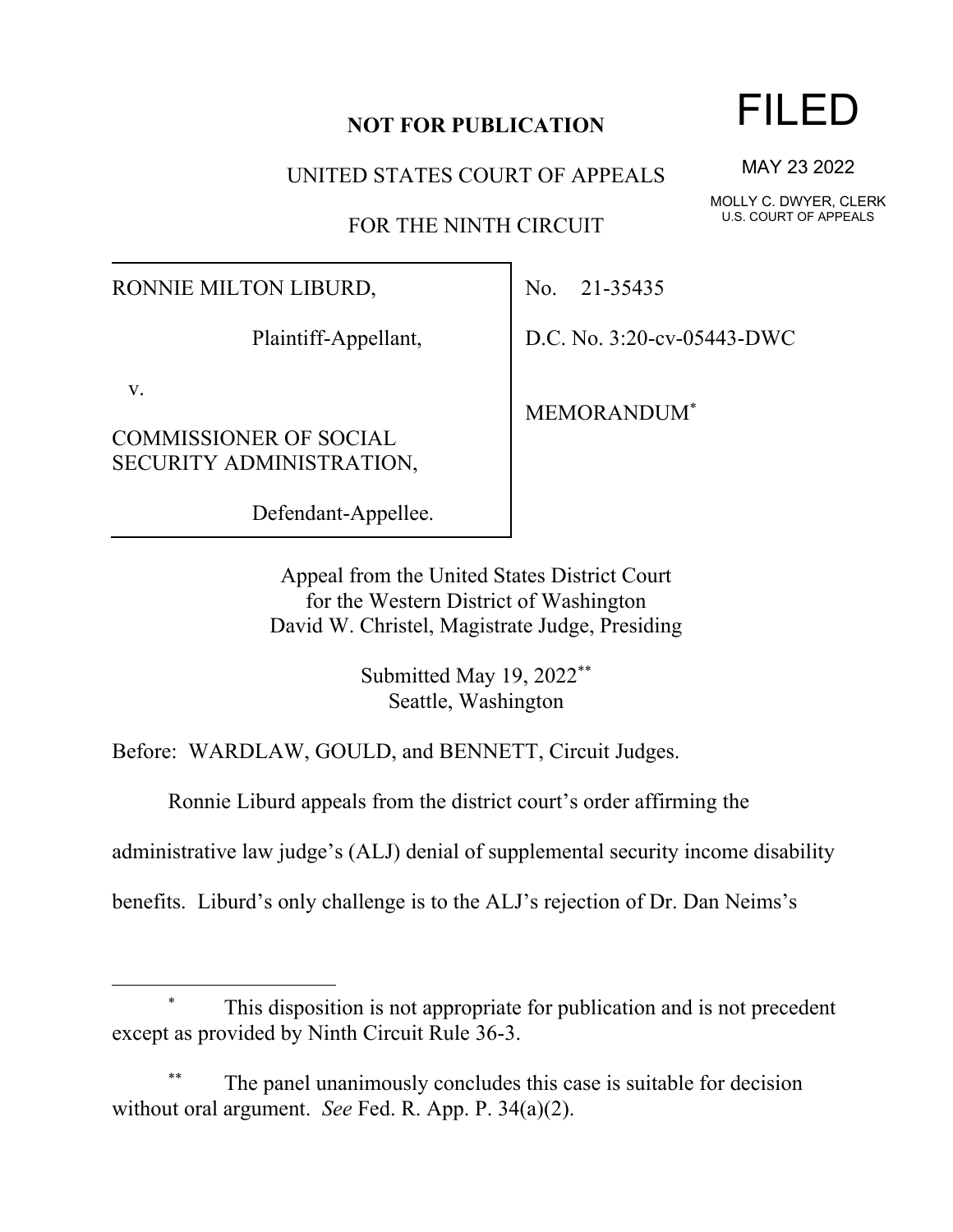opinion that Liburd had "marked," or very significant, limitations in performing several basic work activities. We have jurisdiction under 42 U.S.C. § 405(g), and we reverse and remand.

We review the district court's order affirming the denial of benefits de novo. *Trevizo v. Berryhill*, 871 F.3d 664, 674 (9th Cir. 2017). We review an ALJ's decision "to discredit any medical opinion" for substantial evidence. *Woods v. Kijakazi*, No. 21-35458, 2022 WL 1195334, at \*1 (9th Cir. Apr. 22, 2022). 1 "Substantial evidence means more than a mere scintilla, but less than a preponderance. It means such relevant evidence as a reasonable mind might accept as adequate to support a conclusion." *Desrosiers v. Sec'y of Health & Hum. Servs.*, 846 F.2d 573, 576 (9th Cir. 1988) (cleaned up).

The ALJ rejected Dr. Neims's marked ratings for two reasons: (1) Dr. Neims "provided *no support* for the boxes checked," and (2) "the ratings are not consistent with *any portion* of [Dr. Neims's] narrative report or clinical findings." (emphasis added). Both reasons are unsupported by the record. Parts of Dr. Neims's opinion provide some support for the marked ratings and are consistent

<sup>&</sup>lt;sup>1</sup> Given our recent decision in *Woods*, Liburd's argument that the ALJ needed to provide specific and legitimate reasons to reject Dr. Neims's medical opinion is unavailing. *See Woods*, 2022 WL 1195334, at \*1 ("As a threshold matter, we must decide whether recent changes to the Social Security Administration's regulations displace our longstanding case law requiring an ALJ to provide 'specific and legitimate' reasons for rejecting an examining doctor's opinion. We conclude that they do.").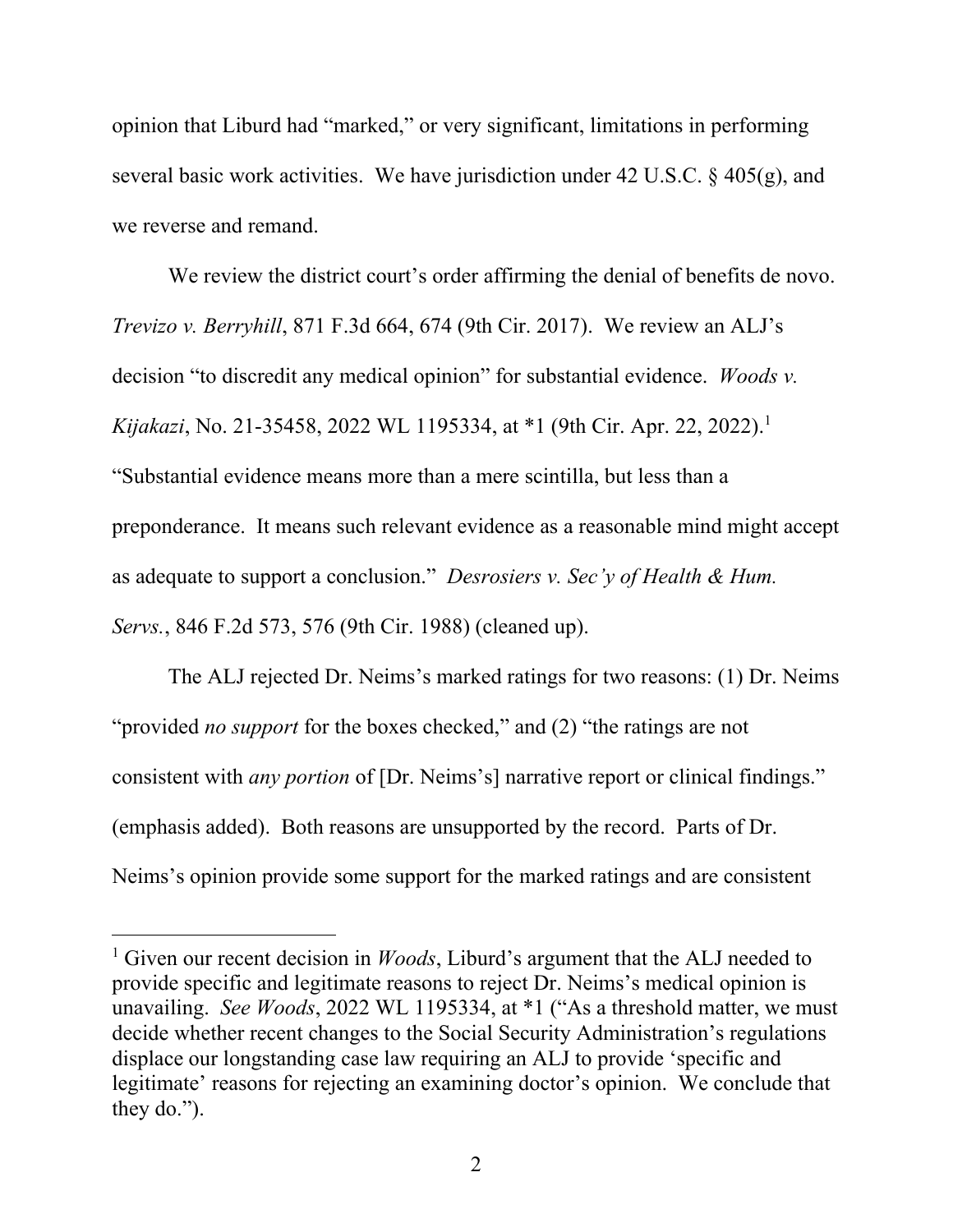with them. For example, Dr. Neims noted that Liburd was "[d] ifficult to redirect" and "struggle[d] with directly answering questions posed of him." Liburd's speech was "rambling" and "tangential." Dr. Neims also indicated that Liburd suffered from "chronic pain," which could be a "[p]otential impediment[] to" finding a job. These observations offer some support for and are consistent with the marked ratings, as the behaviors and symptoms could impair Liburd's ability to communicate, perform effectively, and maintain appropriate behavior in a work setting.

The Commissioner argues that the ALJ nonetheless properly rejected the marked ratings because other parts of Dr. Neims's opinion undermined the marked ratings and the marked ratings conflicted with other evidence in the record. But the ALJ did not reject the marked ratings for those reasons, and thus we cannot rely on them. *Garrison v. Colvin*, 759 F.3d 995, 1010 (9th Cir. 2014).

In sum, the ALJ's decision to discount Dr. Neims's opinion is not supported by substantial evidence because all the ALJ's reasons for rejecting Dr. Neims's opinion are contradicted by the record. We cannot find the ALJ's error was harmless to the ultimate nondisability determination, as it is unclear how much weight should have been given to Dr. Neims's marked ratings. Finally, we remand for further administrative proceedings because there is significant conflicting